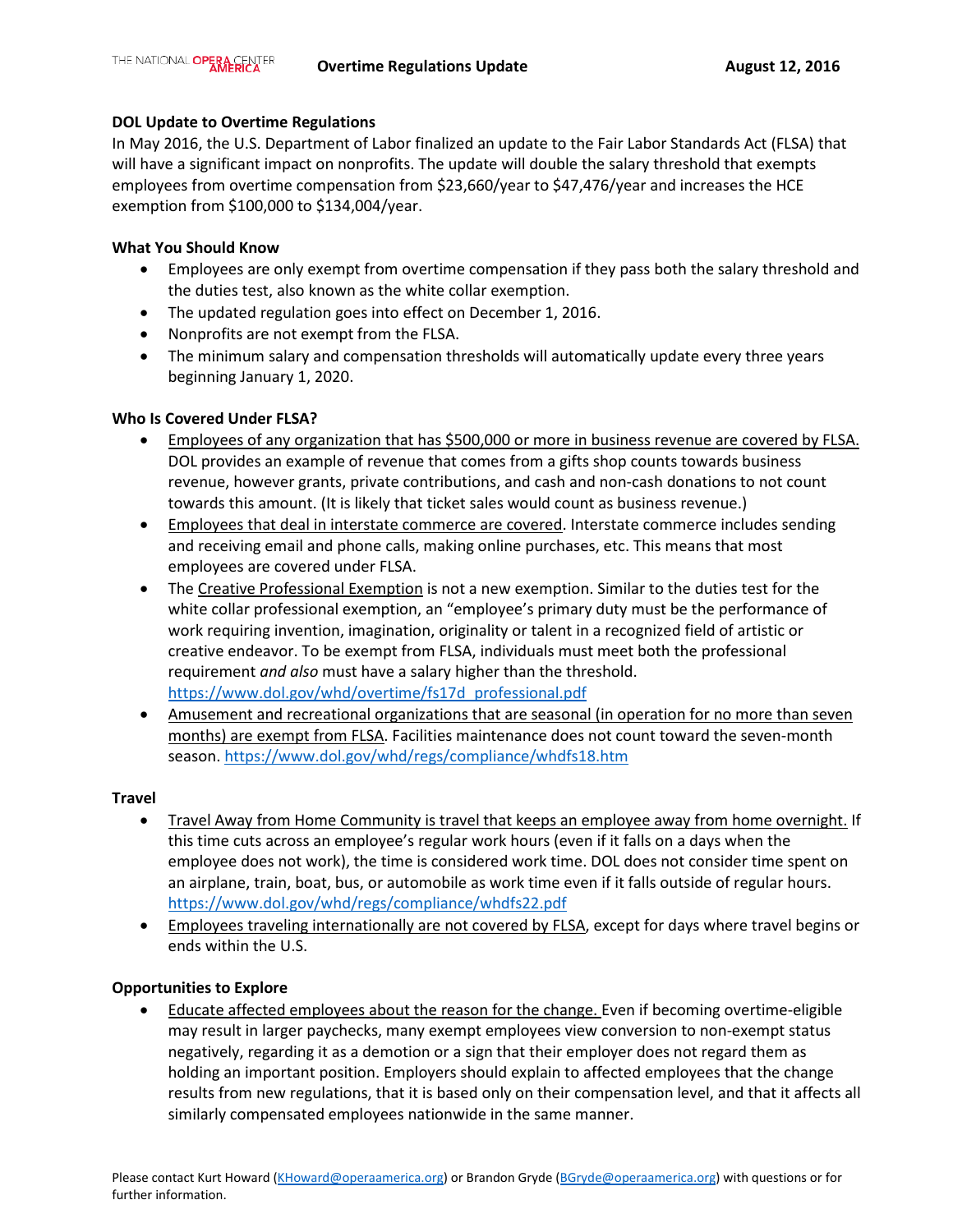- Consider shifting the standard workweek if weekend events produce substantial overtime. Because overtime pay is calculated on a workweek basis, weekend events can produce significant overtime hours. If employers adopt a Wednesday – Tuesday workweek, however, employers can give employees time off on Monday or Tuesday to offset those extra weekend work hours during the same workweek, reducing or eliminating overtime payments. Note that any change to the standard workweek should be permanent, as employers are not permitted to regularly shift their workweeks so as to avoid overtime obligations.
- Measure and diagnose the anticipated impact on affected employees. Identify now those exempt employees who will be converted to overtime-eligible under the Final Rule, and start tracking their hours. For each such employee, identify the number and frequency of overtime hours worked, and the reasons for that overtime. Obtaining this information will enable employers to make informed decisions about whether and how to absorb the new overtime costs. Employers should also review any existing benefit plans that offer different benefits to exempt and non-exempt employees, and consider whether it is necessary or desirable to make any changes to those plans' eligibility rules or benefit levels.
- Adjust salaries to maintain exemptions or account for overtime. For employees whose salaries are close to the new threshold and who meet the duties test, employers may choose to raise their salaries to meet the new applicable threshold and maintain their exempt status. Employers may also choose to adjust the amount of an employee's earnings to reallocate them between the regular rate of pay and overtime compensation. The revised pay may be on a salaried or hourly basis (there is no requirement to convert employees to hourly pay status), but it must include payment of overtime when the employee works more than 40 hours in a week. Consideration should also be given to any administrative complications, particularly under any applicable state laws such as California, associated with creating a class of salaried, non-exempt employees.
- Identify delegable work tasks and offload the burden to part-time employees or, if legally feasible, contractors. Although there will be added costs in bringing on additional workers to take on tasks that a single hard-working employee now handles, it costs less to pay for those additional hours at a straight-time rate than at an overtime rate.
- Expect exempt employees to shoulder more of the burden. If it costs employers more money to have a junior or mid-level employee stay late at the office or come in on the weekend, higher-level exempt employees may need to take responsibility for those work commitments. (Be careful, however, not to load too many non-exempt tasks onto exempt employees to avoid diluting the exempt nature of their primary duties.) To help avoid overburdening those exempt employees, managers should monitor the productivity of their non-exempt staff to identify whether any employees have comparatively light workloads, below the 40 hours per workweek limit. To the extent tasks can be delegated to slightly less productive non-exempt staff so they are more fully utilized (without triggering overtime), that may offset somewhat the extra hours exempt employees are absorbing in order to reduce the overtime hours of their non-exempt colleagues.
- Trim activities that count as working hours but don't add sufficient value. Although it may alter the culture of the workplace to curtail or eliminate them, employers may not be able to maintain some activities that count as compensable working hours for non-exempt employees.
	- o Some employers, for example, voluntarily provide paid lunch breaks. Switching a 30 minute lunch break from paid to unpaid – and ensuring that managers in fact allow their staff to spend the lunch break as they wish – could convert a 40-hour workweek to a 37.5-hour workweek, creating a buffer in which a non-exempt employee can work slightly longer workdays without triggering overtime payments. (Employers should be sure to comply with any state or local meal or rest break laws.)
	- o Reconsider frequent staff meetings that consume work time.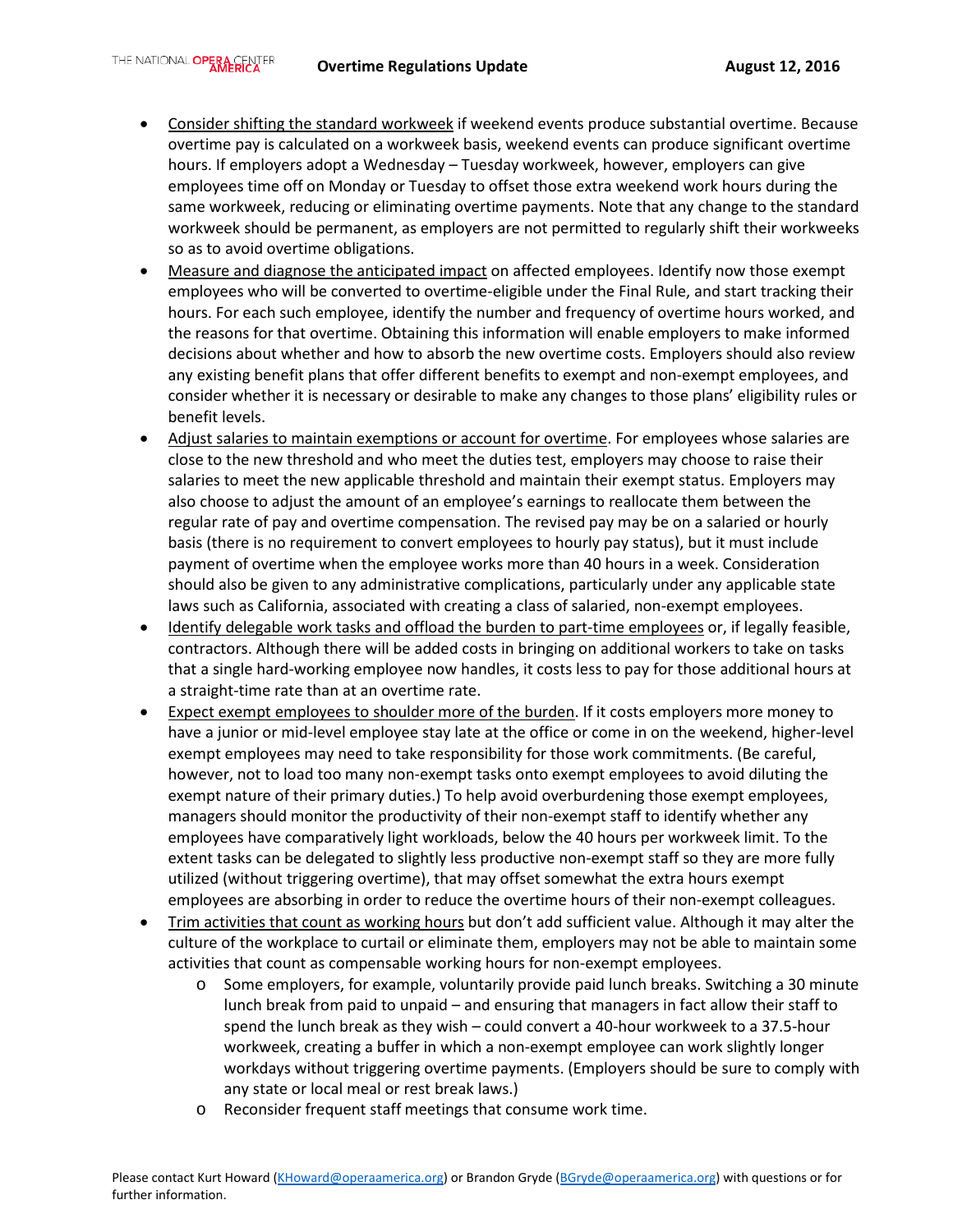- o Evaluate whether travel to an in-person meeting is necessary, or whether a video conference call or shared screen technology would be sufficient.
- o Scrutinize whether, and how many, non-exempt employees need to participate in calls or meetings, or whether subsequent debriefings would free them up to perform work that might otherwise require overtime.
- Consider using the fluctuating workweek method of calculating overtime for employees who do not work regular schedules. Employees that have regularly fluctuating hours may be payed a fixed salary (as long as there is a mutual understanding between the employer and the employee). With a fixed salary, employers may only need to pay half time payment on top of the regular salary (as opposed to time and a half) for hours worked, not to exceed 50. However, the salary will fluctuate each week based on whether the individual works more than or less than 40 hours per week. Additionally, the employee's salary may not fall below the minimum wage during weeks when hours worked exceed 40 hours[. https://www.dol.gov/whd/regs/compliance/WH1262.pdf](https://www.dol.gov/whd/regs/compliance/WH1262.pdf) Page 8.

### **Take Note:**

- December 1 is a Thursday, which means that updated employee classification and salaries need to be in place prior to that pay period. Check with your company's payroll service as they may have a deadline to receive and implement changes.
- The updated overtime regulations are for full-time salaried employees. Employees who are parttime, hourly, or contracted, or who are interns and apprentices, are not impacted by this update. *However*, the Department of Labor does offer specific guidelines for these other types of employees and employers should ensure that they have an understanding of those guidelines. Employers should also research their state labor departments to see if state policy has any impact on the federal regulations.
- The FLSA rulings are specifically tied to a 40-hour week, not to a daily maximum. Local regulations and collective bargaining agreements still apply to daily overtime calculations.
- Be mindful of "wage compression" with existing employees earning salaries in the low \$50,000s when developing compensation strategies.

#### **Resources**

- Overtime Final Rule and the Nonprofit Sector (DOL) <https://www.dol.gov/sites/default/files/overtime-nonprofit.pdf>
- Preparing for the FLSA Overtime Rule Change Checklists <https://www.501commons.org/resources/blog/501CommonsovertimerulechangesCHECKLIST.pdf>
- Classifying employees correctly [https://www.councilofnonprofits.org/tools-resources/classifying](https://www.councilofnonprofits.org/tools-resources/classifying-employees-correctly)[employees-correctly](https://www.councilofnonprofits.org/tools-resources/classifying-employees-correctly)
- Archived webinars and compliance and challenges to nonprofits (Independent Sector) [https://www.independentsector.org/overtime\\_rules\\_for\\_nonprofits\\_watch?\\_cldee=YmdyeWRlQG](https://www.independentsector.org/overtime_rules_for_nonprofits_watch?_cldee=YmdyeWRlQGRhbmNldXNhLm9yZw%3d%3d) [RhbmNldXNhLm9yZw%3d%3d](https://www.independentsector.org/overtime_rules_for_nonprofits_watch?_cldee=YmdyeWRlQGRhbmNldXNhLm9yZw%3d%3d)
- Guidance for Nonprofit Organizations (DOL) <https://www.dol.gov/whd/overtime/final2016/nonprofit-guidance.pdf>
- Independent Sectors Comments on the Proposed Rulemaking [https://www.independentsector.org/uploads/Policy\\_PDFs/Independent\\_Sector\\_Overtime\\_Comme](https://www.independentsector.org/uploads/Policy_PDFs/Independent_Sector_Overtime_Comments_1.pdf) [nts\\_1.pdf](https://www.independentsector.org/uploads/Policy_PDFs/Independent_Sector_Overtime_Comments_1.pdf)